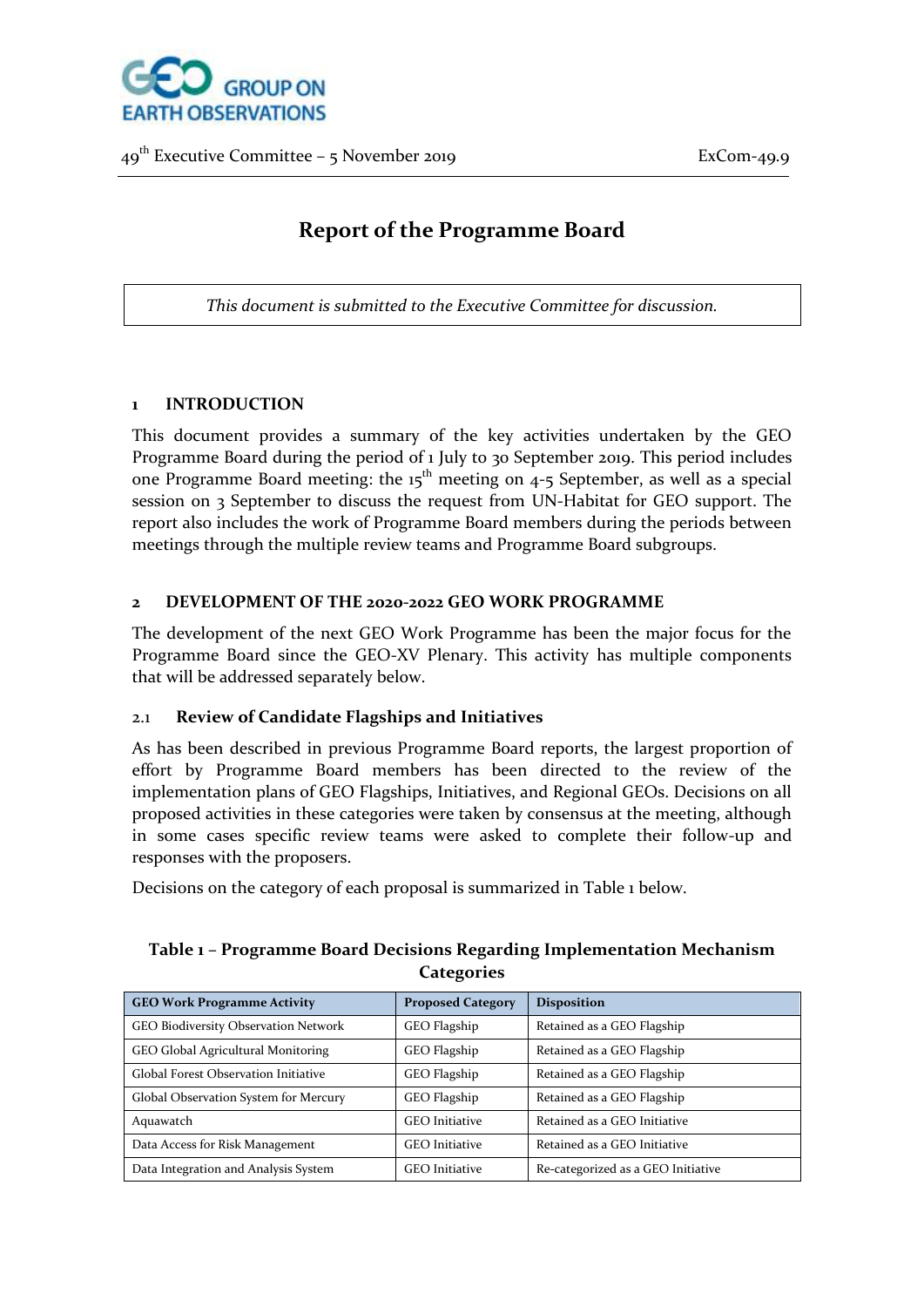

| <b>GEO Work Programme Activity</b>                                               | <b>Proposed Category</b> | <b>Disposition</b>                         |
|----------------------------------------------------------------------------------|--------------------------|--------------------------------------------|
| Earth Observations and Citizen Science                                           | <b>GEO</b> Initiative    | Retained as a GEO Community Activity       |
| Earth Observations for Ecosystem Accounting                                      | <b>GEO</b> Initiative    | Retained as a GEO Initiative               |
| Earth Observations for Sustainable<br>Development Goals                          | <b>GEO</b> Initiative    | Retained as a GEO Initiative               |
| Earth Observations for the Atlantic Region                                       | <b>GEO</b> Initiative    | Recommended as a GEO Community Activity    |
| GEO Capacity Building in North Africa, Middle<br>East, Balkans and the Black Sea | <b>GEO</b> Initiative    | Retained as a GEO Initiative               |
| <b>GEO Essential Variables</b>                                                   | <b>GEO</b> Initiative    | Recommended as a GEO Community Activity    |
| GEO Geohazard Supersites and Natural<br>Laboratories                             | <b>GEO</b> Initiative    | Retained as a GEO Initiative               |
| GEO Global Ecosystems Initiative                                                 | <b>GEO</b> Initiative    | Re-categorized as a GEO Community Activity |
| GEO Global Network for Observation and<br>Information in Mountain Environments   | <b>GEO</b> Initiative    | Retained as a GEO Initiative               |
| GEO Global Water Sustainability                                                  | <b>GEO</b> Initiative    | Retained as a GEO Initiative               |
| <b>GEO Human Planet</b>                                                          | <b>GEO</b> Initiative    | Retained as a GEO Initiative               |
| GEO Land Degradation Neutrality                                                  | <b>GEO</b> Initiative    | Retained as a GEO Initiative               |
| <b>GEO Vision for Energy</b>                                                     | <b>GEO</b> Initiative    | Retained as a GEO Initiative               |
| <b>GEO Wetlands Initiative</b>                                                   | <b>GEO</b> Initiative    | Retained as a GEO Initiative               |
| Global Drought Information System                                                | <b>GEO</b> Initiative    | Retained as a GEO Initiative               |
| Global Observation System for Persistent<br>Organic Pollutants                   | <b>GEO</b> Initiative    | Retained as a GEO Initiative               |
| Global Urban Observation and Information                                         | <b>GEO</b> Initiative    | Retained as a GEO Initiative               |
| Global Wildfire Information System                                               | <b>GEO</b> Initiative    | Retained as a GEO Initiative               |
| Oceans and Society: Blue Planet                                                  | <b>GEO</b> Initiative    | Retained as a GEO Initiative               |
| Space Climate Observatory                                                        | <b>GEO</b> Initiative    | Recommended as a GEO Community Activity    |

Perhaps more important than the decisions on categories were the comments and suggestions provided by the review teams to the leads of the Flagships and Initiatives. Leads were generally very appreciative of the comments and responded promptly to Programme Board requests for revisions. Many of the leads remarked that they found the process valuable for them and their activities, and they welcomed the opportunity for direct interaction with Programme Board members.

One review team reviewed the implementation plans for the Regional GEOs, though not for the purpose of acceptance or categorization, but only to provide advice to improve the plans. This task proved more challenging for the team due to the recent changes making the Regional GEOs governance bodies and not simply Initiatives. Programme Board requested the Secretariat to prepare a discussion paper on the interaction between the Board and the Regional GEOs for discussion at their  $16<sup>th</sup>$  meeting (February 2020).

# 2.2 **Other Elements of the GEO Work Programme**

The overall structure of the Foundational Tasks in the 2020-2022 GEO Work Programme had been agreed at the Programme Board's  $12<sup>th</sup>$  meeting and further refined at the  $13<sup>th</sup>$ and  $14<sup>th</sup>$  meetings. At the  $15<sup>th</sup>$  meeting, the Programme Board gave its final approval of the Foundational Task descriptions and the terms of reference for the four Working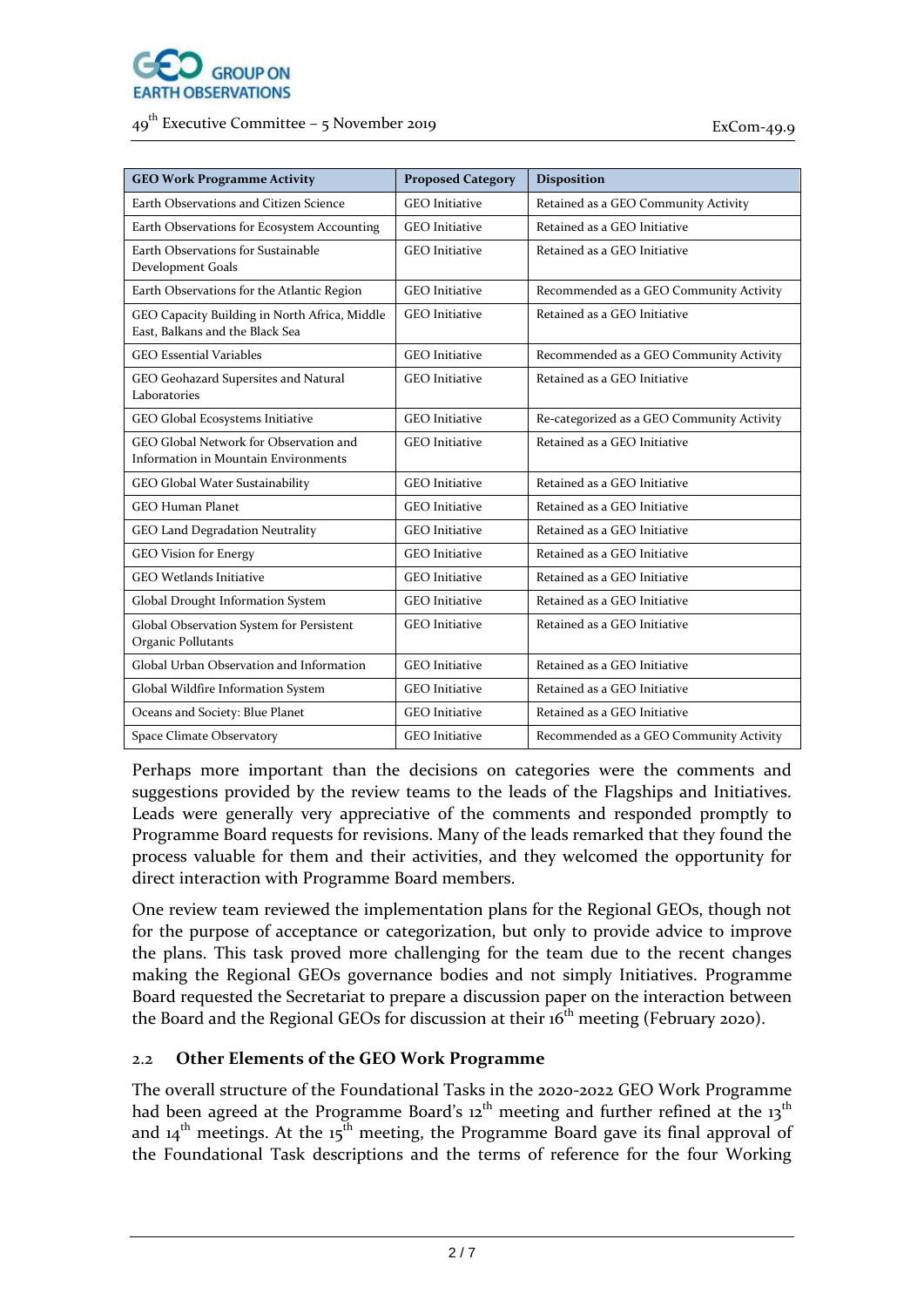

Groups and one Task Team that support the Foundational Tasks, subject to several minor revisions.

The Secretariat presented the status of its review of the proposals for Community Activities, which are approved by the Secretariat Director and not by the Programme Board. The Board expressed their appreciation for the report and commended the Secretariat for its work in encouraging mergers of related activities.

In its review of the draft Summary Document, the Programme Board requested several additions, including:

- A table showing the activities that were in the 2017-2019 GEO Work Programme but which are no longer included;
- A description of the overall changes to the Foundational Tasks and their rationale;
- A section regarding support to the engagement priorities; and
- A table showing alignment of GEO Flagships and Initiatives with the SDGs.

The Programme Board also approved a set of naming guidelines for GEO Work Programme activities. The guidelines were developed by the Secretariat in response to concerns raised by the Board with names proposed by some new applicant activities. These concerns included the use of "GEO" and "GEOSS" in the activity names, names that suggested a broader scope for the activity than was justified by its participants and resources, and names that did not clearly identify the nature of the activity. In approving the guidelines for application in the 2020-2022 GEO Work Programme, the Programme Board advised that existing names could be retained. Even with newly-accepted activities, the Board suggested that application of the guidelines be flexible and voluntary.

The Programme Board approved the 2020-2022 GEO Work Programme for presentation to the GEO-XVI Plenary, subject to final revisions by the Secretariat as noted.

# **3 SPECIAL SESSION ON UN-HABITAT**

As was noted in its report to the  $48<sup>th</sup>$  Executive Committee meeting, the Programme Board viewed the 5 June letter from UN-Habitat to the GEO Secretariat as presenting an important opportunity for GEO and was interested in working with the Secretariat to prepare a robust response.

Subsequently, the Programme Board co-chairs and the Secretariat jointly organized a special session of the Programme Board, to be held the day prior to the  $15<sup>th</sup>$  Programme Board meeting. Representatives from each of the three key GEO Work Programme activities that deal with urban issues (EO4SDG, Human Planet, and Global Urban Observation and Information (GUOI)) were invited to the session, as well as a representative from UN-Habitat.

The session began with a clear and informative presentation from the UN-Habitat representative, Dennis Mwaniki. Mr Mwaniki described the role of UN-Habitat, what supporting sustainable urbanization entails, how UN-Habitat supports the 2030 Agenda, and then detailed the request to the GEO community. This request focused on five key issues: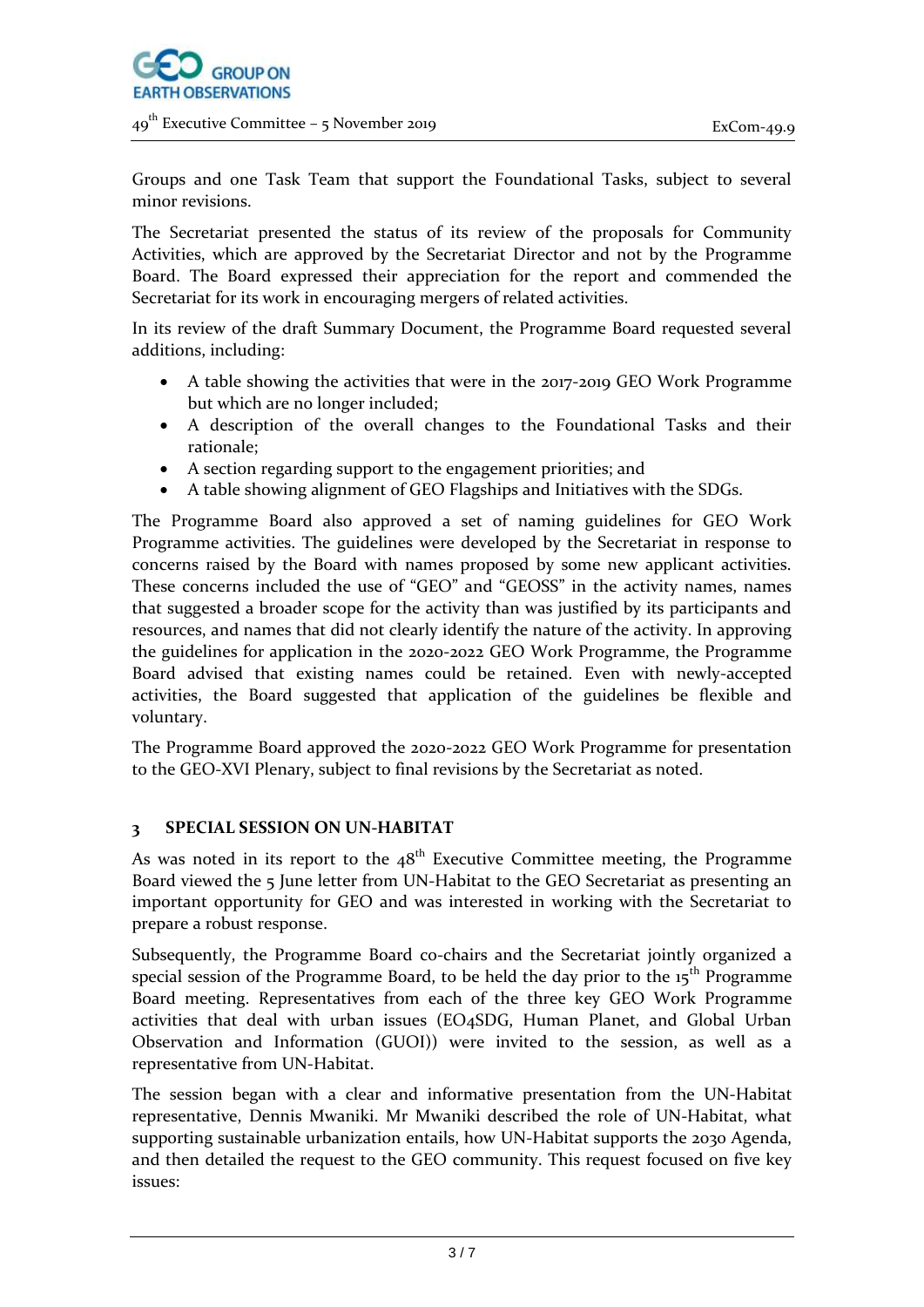

- **Coordination**: It is difficult to engage with multiple GEO Work Programme activities and thus a single point of entry to GEO was desired;
- **Co-design**: UN-Habitat and their stakeholders want to be involved in the design of the tools and products that better respond to their needs, and not merely have access to tools developed independently;
- **Standards and guidelines**: Since there are many existing tools available, GEO could help by providing comparisons between tools and datasets, identifying which ones are best for which purpose;
- **Tailoring the support**: UN-Habitat requirements go beyond the SDGs (including links to the Paris Agreement, Sendai Framework and the New Urban Agenda), but their interest is also narrower than all SDGs; and
- **Capacity gaps**: Sustainability depends on use by countries, capacity development is not just about training, and continuous engagement with users and other actors is needed to achieve sustained use.

The discussion highlighted the fact that, while there was much good work happening in individual GEO Work Programme activities, as well as coordination being provided by EO4SDG across the SDGs, there are gaps in the existing type and level of coordination across the Work Programme with the effect that GEO was not yet responding effectively to UN-Habitat's needs.

Programme Board members proposed several strategic options for responding to the identified issues and these options were discussed at some length, though without conclusion during the session. A path forward was proposed by the Programme Board co-chairs on the next day during the regular Programme Board meeting:

- Key players (EO4SDG, Human Planet, GUOI, UN-Habitat, GEO Secretariat) would take the discussion further at the Human Planet Forum (30 September to 2 October). Specifically, this would include possibilities for merger of some GEO Work Programme activities and/or better coordination among them, and a greater involvement of UN-Habitat in the definition and implementation of the relevant GEO activities.
- A small Programme Board task force would be set up to ensure the issues raised would be addressed.
- A Programme Board teleconference would be convened the week of 21 October to discuss the outcomes of the Human Planet Forum discussion.
- Programme Board co-chairs would include a brief update on the status of this matter to the GEO-XVI Plenary.

# **4 PROGRAMME BOARD SUBGROUPS**

During 2019, the Programme Board had five active subgroups: Sustainable Earth Observations subgroup (SEO-SG), Recognition subgroup, Paris Agreement subgroup (PA-SG); Sendai Framework subgroup (Sendai SG), and Awards subgroup. The status of the subgroups was reviewed by the Programme Board at its  $15<sup>th</sup>$  meeting and is summarized below: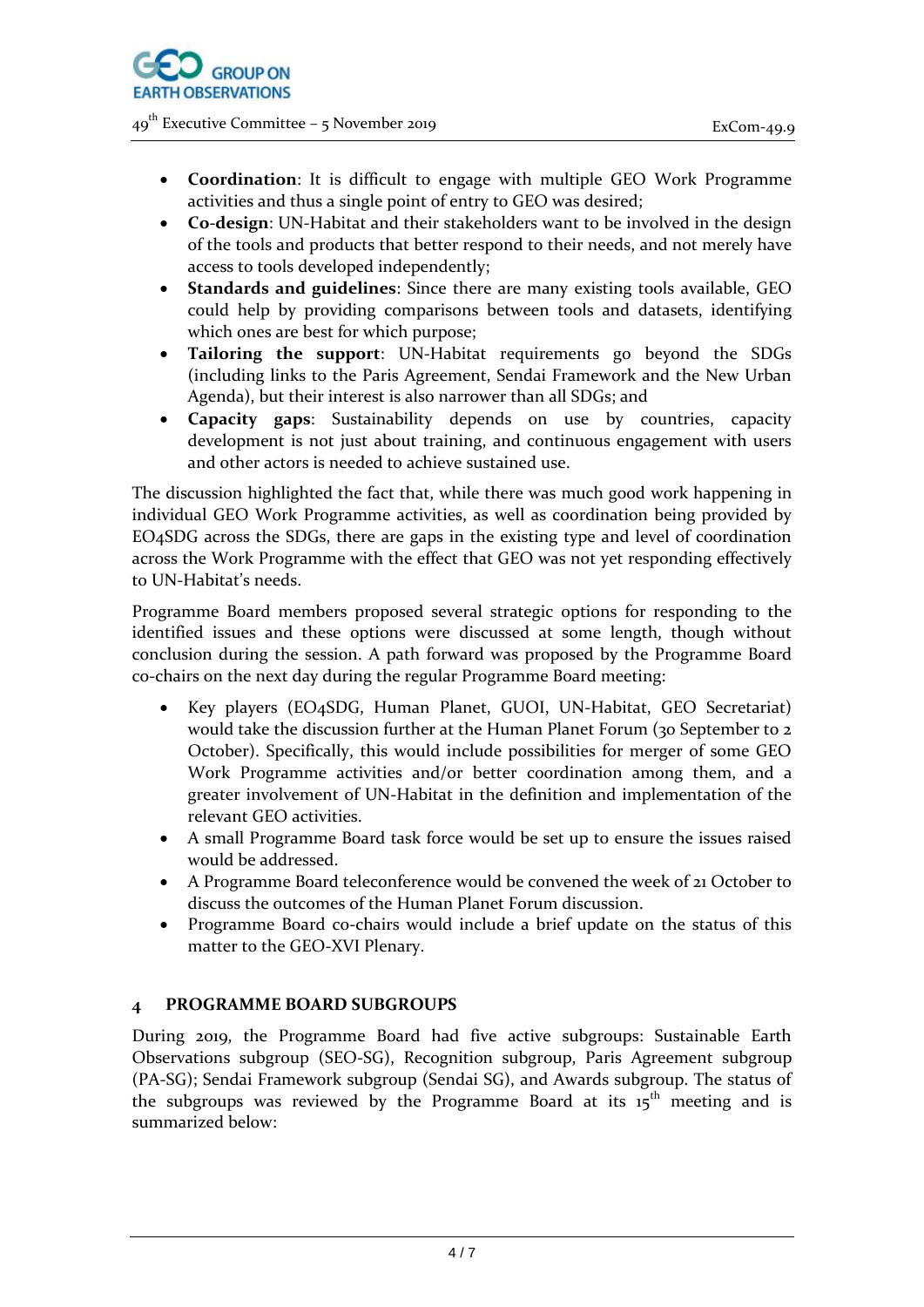

- The SEO-SG was closed at the 13th Programme Board meeting and its responsibilities transferred to the GEOSS Data, Information and Knowledge Resources Foundational Task.
- The Recognition subgroup completed its work of recommending a GEO awards process and was closed at the 14th Programme Board meeting. The Awards subgroup was established at that time, but with different membership, to select the winners of the awards.
- The PA-SG was closed and its responsibilities transferred to the new Climate Working Group under the GEO Engagement Priorities Foundational Task.
- The Sendai SG was closed and its responsibilities transferred to the new Disaster Risk Reduction Working Group, also under the GEO Engagement Priorities Foundational Task.
- The Awards subgroup was continued for 2020.

The Programme Board thanked the members of the subgroups for their contributions, in particular, regarding the development of the terms of reference for the Climate and Disaster Risk Reduction Working Groups under the Foundational Tasks in the 2020-2022 GEO Work Programme.

Looking forward to 2020, the Programme Board agreed to establish two subgroups which were discussed in 2018 but whose initiation was deferred due to the development of the 2020-2022 GEO Work Programme. These subgroups are:

- a Diversity subgroup, to examine how to encourage greater diversity of various kinds among the contributors and other participants in GEO; and
- a Symposium subgroup, to work with the Secretariat on the planning for the 2020 GEO Symposium.

Terms of reference for these last two subgroups will be presented to the  $16<sup>th</sup>$  Programme Board meeting (February 2020) for review and approval.

The Programme Board also agreed to maintain the Review Teams (that reviewed the implementation plans for GEO Flagships, Initiatives and Regional GEOs) in 2020. The role of these teams would be to maintain ongoing engagement between the Programme Board and GEO Work Programme activities. Details of this new role will be the subject of a paper to be prepared by the Secretariat for discussion at the Programme Board's  $16<sup>th</sup>$ meeting.

# **5 LESSONS LEARNED REVIEW FOR 2019**

A key item for the  $15<sup>th</sup>$  meeting was a review of lessons-learned, including those related to the process of development of the 2020-2022 GEO Work Programme, but also from other aspects of Programme Board operations. Below are some of the observations from the exercise.

# 5.1 **What worked well**

 Programme Board proved itself competent to perform the review of the Flagships and Initiatives: it improved the plans, provided a quality assurance role, ensured proposals were in line with the GEO strategy, and encouraged collaboration among the activities;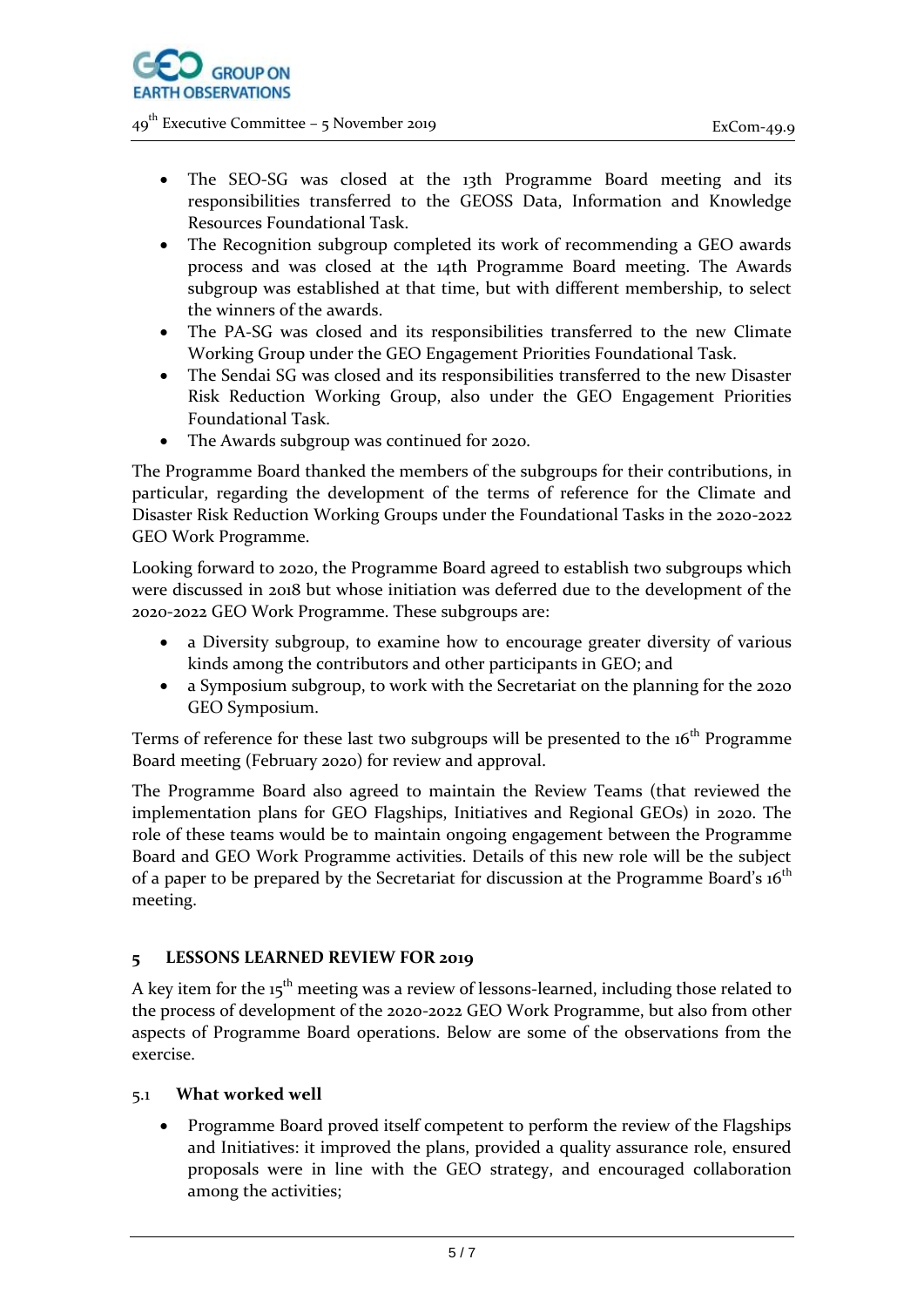

- The use of the review teams and the distribution of the documents worked well;
- Programme Board members had a good overview of all activities during the process;
- There was good cooperation from the GEO Work Programme activity leads;
- The Secretariat provided a good level of support;
- The co-chairing approach is working well;
- Programme Board members showed good energy and commitment through the process.

# 5.2 **What worked less well**

- It was questioned whether the Programme Board was playing a sufficient gatekeeping role (though the Board rejected three applicants for Initiative status and re-categorized one activity from an Initiative to a Community Activity);
- There was concern that some review teams lacked sufficient expertise to review the technical aspects of some of the plans;
- The number of new proposals for Initiatives and Flagships was fewer than expected;
- There was a sense that the Programme Board has limited power to change the plans due to the voluntary nature of GEO.

#### 5.3 **What was not anticipated**

- The degree of change within Earth observations community;
- The changes of direction within GEO, such as the Expert Advisory Group process and the changes introduced by the Secretariat Director;
- The challenges faced by GEO Work Programme activities in achieving outcomes.

# 5.4 **Recommendations for the next GEO Work Programme development process**

- Invite experts from outside the Programme Board to participate on the review teams;
- Start the process earlier;
- Provide more guidance on the full process and timelines;
- Ask the GEO community for feedback on the format of the GEO Work Programme (Summary Document plus online plans);
- Reviewers wanted more guidance on how to handle activities that did not provide required information;
- More explanation is required for proposers on the differences between the various Implementation Mechanisms (Flagships, Initiatives, etc.) and on the policy mandate;
- More information is needed in the plans on links with organizations outside of GEO.

# 5.5 **General recommendations**

 Review teams wanted to continue their engagement over the next two years with the activities they worked with (not wait until the next Work Programme development);